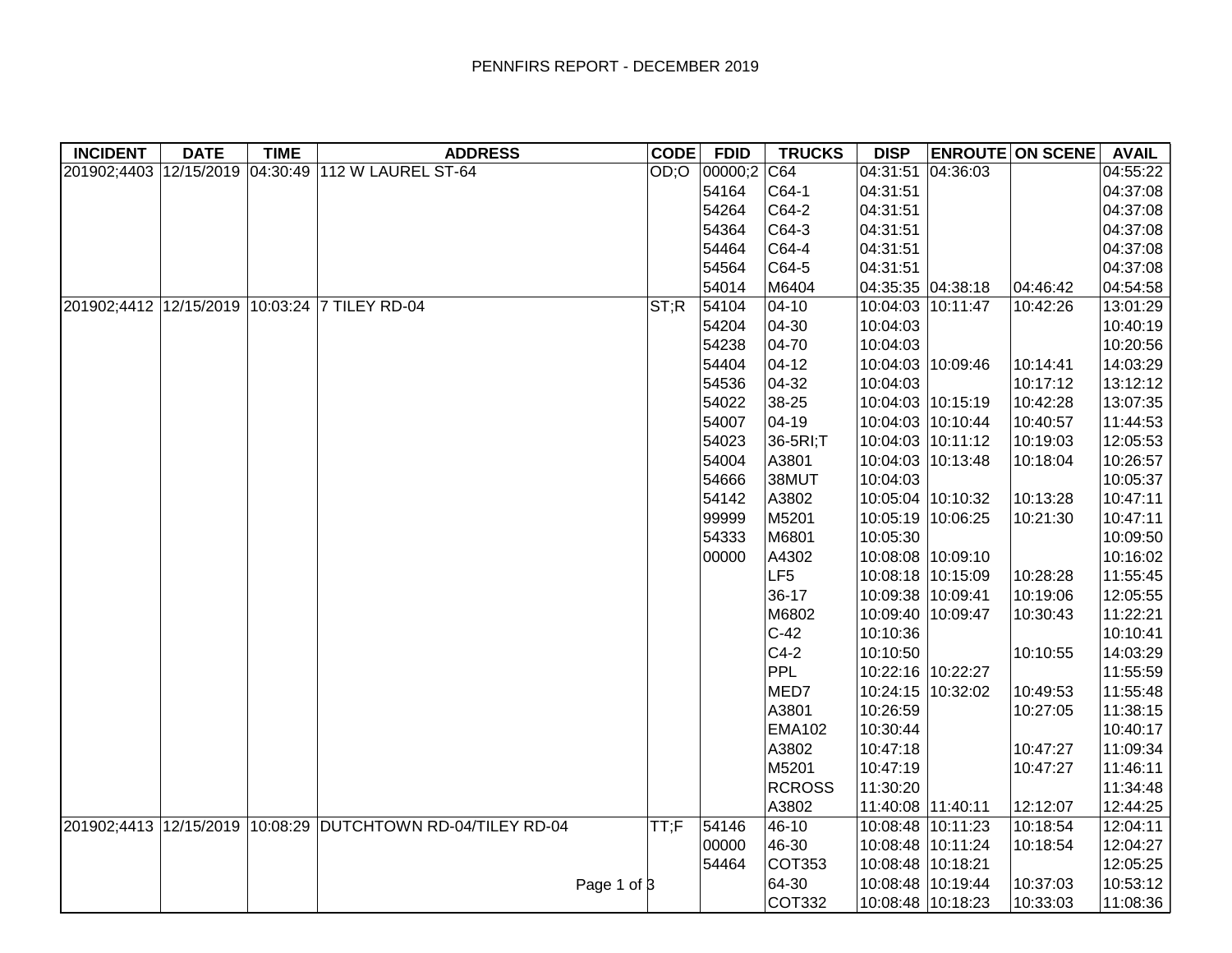| <b>INCIDENT</b> | <b>DATE</b> | <b>TIME</b> | <b>ADDRESS</b>                                                           | CODE      | <b>FDID</b>     | <b>TRUCKS</b> | <b>DISP</b>       |                   | <b>ENROUTE ON SCENE</b> | <b>AVAIL</b> |
|-----------------|-------------|-------------|--------------------------------------------------------------------------|-----------|-----------------|---------------|-------------------|-------------------|-------------------------|--------------|
|                 |             |             | 201902;4417 12/15/2019 10:31:40 2102A W CENTER ST-38                     | <b>LZ</b> | 54138           | $38-10$       | 10:32:20          |                   |                         | 10:37:26     |
|                 |             |             |                                                                          |           | 54238           | 38-15         | 10:32:20          |                   |                         | 10:37:24     |
|                 |             |             |                                                                          |           |                 | 38-11         |                   | 10:37:14 10:37:19 | 10:45:48                | 11:13:47     |
|                 |             |             | 201902;4419 12/15/2019 10:39:05 900 CENTER ST-09                         | S         | 0               | LVHBLS;11     | 10:39:29          |                   | 10:39:36                | 11:05:31     |
|                 |             |             | 201902;4423 12/15/2019 12:00:11 610 ROUTE 61 S-18                        |           | PU;M 54156      | $C-56$        |                   | 12:01:07 12:05:26 | 12:10:04                | 12:21:38     |
|                 |             |             |                                                                          |           |                 | 56-01         | 12:01:07          |                   |                         | 12:07:16     |
|                 |             |             |                                                                          |           |                 | 56-02         | 12:01:07          |                   |                         | 12:07:15     |
|                 |             |             | 201902;4425 12/15/2019 12:03:54 FAIRGROUNDS RD-04/MAIN ST-04             | S         | 54146           | 46-10         | 12:04:17          | 12:04:23          | 12:10:54                | 12:32:13     |
|                 |             |             | 201902;4432 12/15/2019 14:39:23 583 PEACOCK ST-68                        | AC;C      | 54068           | C68-1         | 14:40:04          | 14:41:52          | 14:53:23                | 17:48:51     |
|                 |             |             |                                                                          |           | 54368           | 68-13         | 14:40:04          | 14:43:23          | 15:45:00                | 17:48:51     |
|                 |             |             |                                                                          |           | 54468           | 68-14         | 14:40:04          |                   |                         | 14:45:51     |
|                 |             |             |                                                                          |           | 54668           | 68-53         | 14:40:04          | 14:43:04          | 15:45:02                | 17:48:51     |
|                 |             |             |                                                                          |           | 54023           | A6811         | 14:40:04          |                   |                         | 14:41:51     |
|                 |             |             |                                                                          |           | 54333           | 68MUT         | 14:40:04          |                   |                         | 14:41:51     |
|                 |             |             |                                                                          |           |                 | M6802         |                   | 14:40:38 14:42:20 | 14:45:25                | 15:29:36     |
|                 |             |             |                                                                          |           |                 | MED7          | 14:47:26          | 14:49:38          | 15:03:00                | 16:29:33     |
|                 |             |             |                                                                          |           |                 | 68-14         |                   | 14:51:56 14:51:59 | 15:45:03                | 17:48:51     |
|                 |             |             | 201902;4439 12/15/2019 17:01:39 581 DEIBERTS VALLEY RD-28                | BR;U      | 54263           | C63-2         |                   | 17:02:25 17:03:55 | 17:09:52                | 18:54:03     |
|                 |             |             |                                                                          |           | 54163           | 63-41         |                   | 17:02:25 17:14:25 |                         | 17:50:02     |
|                 |             |             |                                                                          |           | 54463           | 63-14         | 17:02:25          |                   |                         | 17:14:31     |
|                 |             |             |                                                                          |           | $00000;2$ 63-16 |               | 17:02:25          |                   |                         | 17:14:31     |
|                 |             |             |                                                                          |           | 50000           | 63-34         |                   | 17:02:25 17:07:49 | 17:12:52                | 17:29:15     |
|                 |             |             |                                                                          |           | 99999           | 63-64         |                   | 17:02:25 17:11:16 | 17:13:42                | 17:29:17     |
|                 |             |             |                                                                          |           |                 | 63-74         | 17:02:25 17:09:11 |                   | 17:15:25                | 17:50:02     |
|                 |             |             |                                                                          |           |                 | 63-12         |                   | 17:02:25 17:06:33 | 17:12:58                | 17:50:02     |
|                 |             |             |                                                                          |           |                 | 63-72         | 17:02:25          |                   |                         | 17:14:31     |
|                 |             |             |                                                                          |           |                 | 63FP          | 17:02:25          |                   |                         | 17:14:33     |
|                 |             |             |                                                                          |           |                 | <b>DCNR</b>   | 17:02:25          |                   |                         | 17:03:09     |
|                 |             |             |                                                                          |           |                 | PPL           |                   | 17:04:25 17:13:42 |                         | 18:54:03     |
|                 |             |             | 201902;4440 12/15/2019 17:10:15 401 UNIVERSITY DR-18                     | CH;F      | 00000;2 DC63    |               |                   | 17:10:15 17:10:15 | 17:12:28                | 17:21:09     |
|                 |             |             | 201902;4441   12/15/2019   17:16:43   DEIBERTS VALLEY RD-28/DOHNER;LN-28 | <b>FP</b> | 00000;2 34FP    |               |                   | 17:17:02 17:20:10 |                         | 17:50:11     |
|                 |             |             |                                                                          |           | 54234           | 34-06         |                   | 17:19:44 17:20:09 | 17:28:48                | 17:50:11     |
|                 |             |             |                                                                          |           |                 | 34-75         |                   | 17:23:21 17:23:25 | 17:28:49                | 17:50:11     |
|                 |             |             | 201902;4442 12/15/2019 17:23:40 1101 E MARKET ST-WILLIAMS TWP            | S         | 54522           | 22-15         | 17:24:12 17:27:51 |                   |                         | 17:31:35     |
|                 |             |             | 201902;4444 12/15/2019 17:36:59 27 MAPLE ST-16                           | $HT$ ; TO | 00000;2         | C48           | 17:38:10          |                   |                         | 17:42:45     |
|                 |             |             |                                                                          |           | 54148           | 48-12         |                   | 17:38:10 17:42:38 |                         | 17:47:46     |
|                 |             |             |                                                                          |           | 54448           | $C48-3$       |                   | 17:42:23 17:42:26 | 17:45:17                | 17:47:46     |